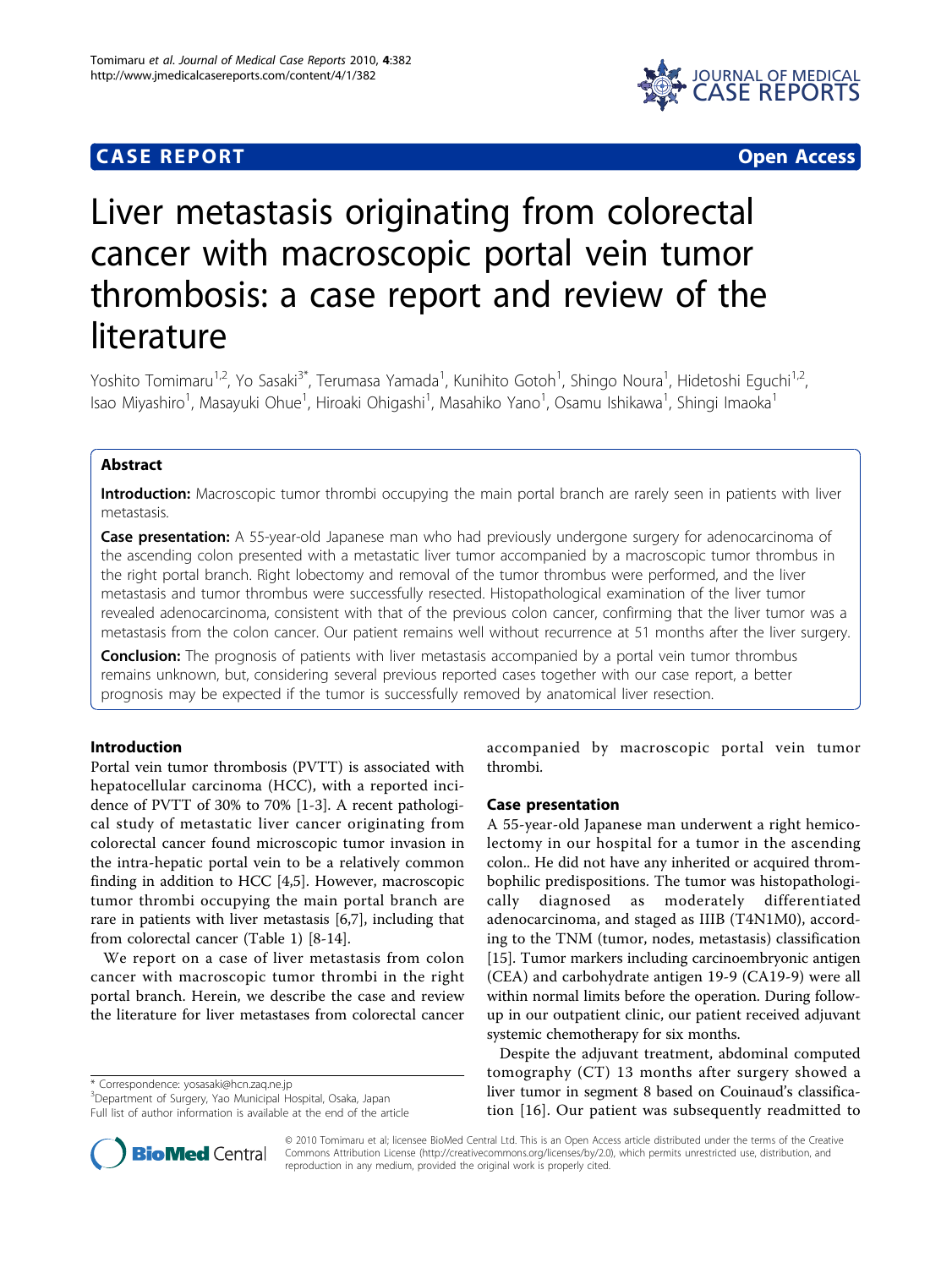| Case<br>no.    | Reference                | Age<br>and<br>qender | Synchronous<br>or<br>metachronous | Location of<br>primary<br>tumor | Histology Stage |                               | Interval from colorectal<br>resection to diagnosis of<br>PVTT, months | Size of liver<br>metastasis,<br>mm | Location of<br>liver<br>metastasis | <b>Location</b><br>of PVTT | Survival after<br>removal of PVTT,<br>months | Prognosis               |
|----------------|--------------------------|----------------------|-----------------------------------|---------------------------------|-----------------|-------------------------------|-----------------------------------------------------------------------|------------------------------------|------------------------------------|----------------------------|----------------------------------------------|-------------------------|
| 1              | Tanaka<br>et al. [8]     | 59/M                 | Synchronous                       | Sigmoid                         | Mod             | <b>T3N1</b>                   | ä,                                                                    | <b>Unknown</b>                     | S8, left                           | Left PV                    | 11                                           | Alive,<br>recurrence    |
| 2              | Tanaka<br>et al. [8]     | 54/M                 | Metachronous                      | Rectum                          | Mod             | <b>T4N2</b>                   | 12                                                                    | 70                                 | S2/3                               | Left PV                    | 21                                           | Alive, no<br>recurrence |
| 3              | Tanaka<br>et al. [8]     | 60/M                 | Metachronous                      | Transverse                      | Poor            | <b>T3N2</b>                   | $\overline{4}$                                                        | 25                                 | S7                                 | Right PV 31                |                                              | Alive, no<br>recurrence |
| $\overline{4}$ | Tanaka<br>et al. [8]     | 63/F                 | Metachronous                      | Sigmoid                         | Well            | T3N0                          | 47                                                                    | 55                                 | S <sub>6</sub>                     | Posterior<br>PV            | 55                                           | Alive, no<br>recurrence |
| 5              | Tanaka<br>et al. [8]     | 62/F                 | Metachronous                      | Descending                      | Mod             | <b>T3N1</b>                   | 11                                                                    |                                    |                                    | Right PV                   | 102                                          | Alive, no<br>recurrence |
| 6              | Lee<br>et al. [10]       | 28/M                 | Synchronous                       | Sigmoid                         | Muc             | Unknown -<br>$(N+)$           |                                                                       | 40                                 | S2/3                               | Left PV<br>branch          | 1.5                                          | Alive,<br>recurrence    |
| $\overline{7}$ | Sugiura<br>et al. [11]   | 39/F                 | Metachronous                      | Transverse,<br>rectum           | Well            | Unknown                       | 141                                                                   | Unknown<br>(huge)                  | S4/5/6/7/8                         | Left PV                    | 24                                           | Alive, no<br>recurrence |
| 8              | Urahashi<br>et al. [12]  | 57/M                 | Metachronous                      | Transverse                      | Mod             | <b>T3N1</b>                   | < 24                                                                  | 40                                 | S6/7                               | Main PV                    | 11                                           | Died,<br>recurrence     |
| 9              | Urahashi<br>et al. [12]  | 51/M                 | Metachronous                      | Transverse                      | Mod             | <b>T3N2</b>                   | < 24                                                                  | 145                                | S7/8                               | Anterior<br>PV             | 9                                            | Died,<br>recurrence     |
| 10             | Urahashi<br>et al. [12]  | 54/M                 | Metachronous                      | Rectum                          | Well            | <b>T3N2</b>                   | < 24                                                                  | 35                                 | S <sub>3</sub>                     | Left PV                    | 36                                           | Died,<br>recurrence     |
| 11             | Urahashi<br>et al. [12]  | 70/F                 | Metachronous                      | Ascending                       | Mod             | <b>T3N1</b>                   | < 24                                                                  |                                    |                                    | Main PV                    | 6                                            | Died,<br>recurrence     |
| 12             | Urahashi<br>et al. [12]  | 45/F                 | Metachronous                      | Descending                      | Mod             | <b>T3N2</b>                   | < 24                                                                  | 60                                 | S5, S6, S8                         | Main PV                    | 10                                           | Died,<br>recurrence     |
| 13             | Oikawa<br>et al. [13]    | 55/F                 | Synchronous                       | Rectosigmoid Muc                |                 | T <sub>3</sub> N <sub>1</sub> |                                                                       | 100                                | S6/7, left                         | Posterior<br>PV            | 9                                            | Died.<br>recurrence     |
| 14             | Matsumoto<br>et al. [14] | 58/M                 | Metachronous                      | Rectosigmoid Mod                |                 | T <sub>3</sub> N <sub>0</sub> | 6                                                                     |                                    |                                    | Left PV                    | 66                                           | Alive, no<br>recurrence |
| 15             | Present<br>case          | 55/F                 | Metachronous                      | Ascending                       | Mod             | <b>T4N1</b>                   | 13                                                                    | 28                                 | S8                                 | Right PV                   | 51                                           | Alive, no<br>recurrence |

<span id="page-1-0"></span>Table 1 Previously reported cases with macroscopic portal vein thrombus (PVTT) from successfully resected colorectal cancers

Mod = moderately differentiated adenocarcinoma; poor = poorly differentiated adenocarcinoma; PV = portal vein; PVTT = portal vein tumor thrombosis; well = well differentiated adenocarcinoma; muc = mucinous adenocarcinoma.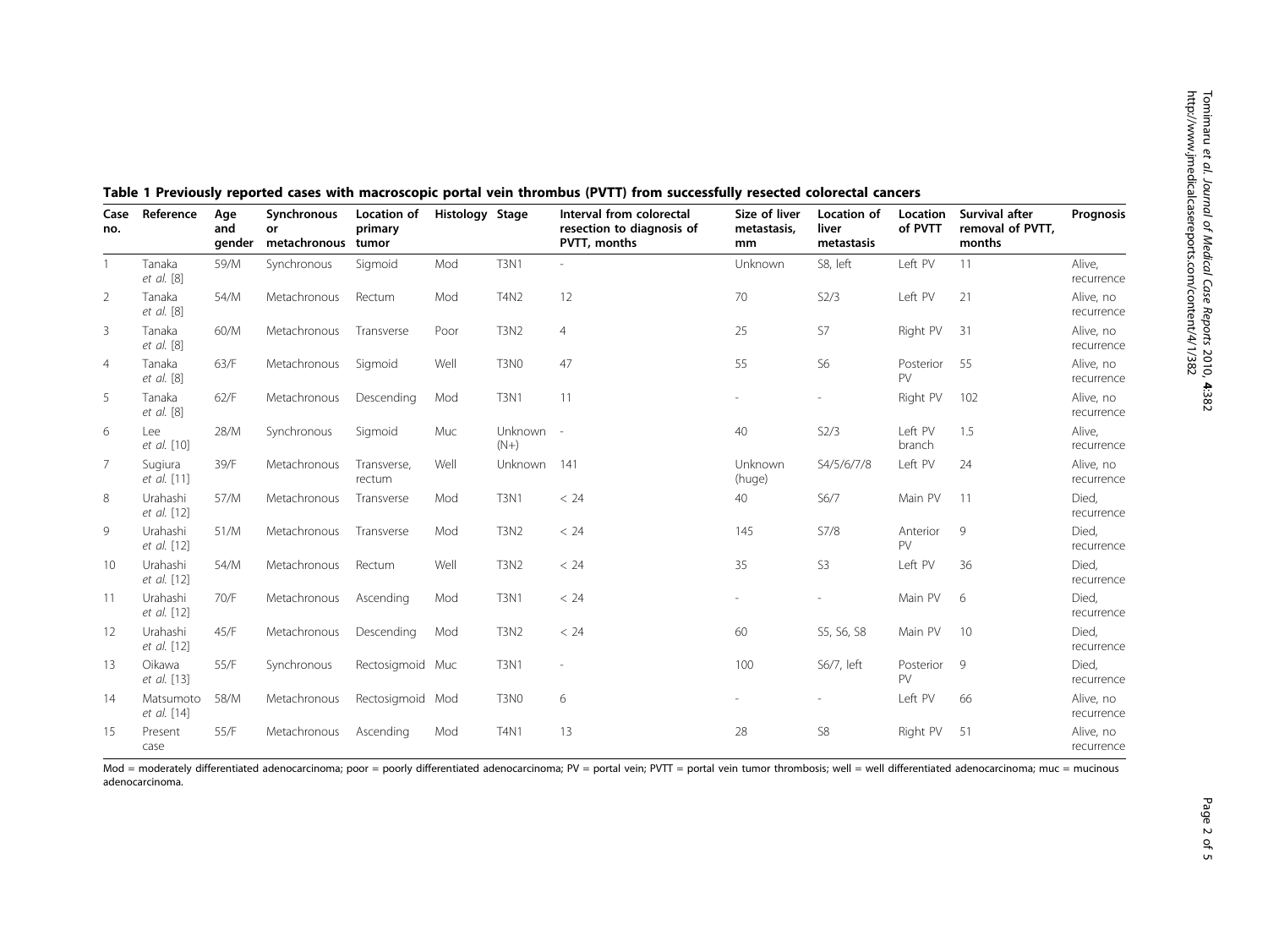our hospital for full diagnosis and treatment of the liver tumor. Hepatitis B surface antigen, hepatitis B core antibody, and hepatitis C antibody test results were negative. Tumor markers including CEA, CA19-9, a-fetoprotein, and protein induced by vitamin K absence or antagonist II, were all within normal limits. CT arteriography (CTA) showed a tumor of approximately 25 mm in diameter consisting of two components: an apparently solid part and a cystic component. The solid component of the tumor was enhanced in the early phase of the CTA and was washed out in the delayed phase, a pattern compatible with HCC (Figure 1A). However, based on the cystic component, the tumor was also suspected to be a cystadenocarcinoma. The right portal vein was not visible on portography, but CT during arterial portography (CTAP) revealed defective portal perfusion in the whole right lobe of the liver (Figure 1C). This finding was suggestive of PVTT. Endoscopic retrograde cholangiography was performed to differentiate cystadenocarcinoma connected to a biliary duct. However, no specific findings of biliary carcinoma were noted and the collected bile sample was cytologically negative. For preoperative differential diagnosis of the tumor, echo-guided biopsy was performed. The biopsy revealed that the liver tumor was a liver metastasis from the colon cancer. With a preoperative diagnosis of liver metastasis from colon cancer, laparotomy was performed. Neither peritoneal dissemination nor hilar lymph node metastasis was detected. The liver tumor, measuring  $28 \times 25$  mm in size, was located in segment 8, while PVTT was located in the right portal vein in direct communication with the liver tumor. Our patient underwent a right lobectomy (Figure 2A). The resected tumor, which had a fibrotic capsule, macroscopically





resembled HCC. The cystic component observed on preoperative examination was not detected in the resected specimen. Histopathology of the resected liver tumor and PVTT revealed a moderately differentiated adenocarcinoma (Figure 2B). The histopathological findings from the resected tumor were similar to the previously resected ascending colon cancer. Based on the similarity, the final diagnosis for the liver tumor was a liver metastasis from the ascending colon cancer accompanied by macroscopic PVTT in the right portal branch. Histopathological infiltration into the endothelial layer of the portal vein was not seen. All resected margins were free from cancer. Postoperatively, our patient agreed to receive adjuvant chemotherapy. Our patient remains healthy, with no evidence of recurrence 51 months after the hepatectomy.

## **Discussion**

Microscopic tumor invasion into the intra-hepatic portal vein is detected in about 20% of cases with liver metastasis from colorectal cancer [[4\]](#page-3-0). However, our review of previously reported cases revealed few instances of PVTT in the main portal branch [\[8-14](#page-4-0)]. In fact, the reported incidence of macroscopic PVTT similar to that observed in our case report is 2.8% (4 of 142) [[9\]](#page-4-0). From January 1990 to December 2008, 231 patients underwent resection of liver metastases from primary colorectal cancer in our hospital. Of these patients, only our patient's case showed macroscopic PVTT (0.4%).

Macroscopic examination of the resected tumor in our patient did not show the preoperatively detected cystic component of the tumor. It is possible that necrotic fluid, having filled the cystic component, was absorbed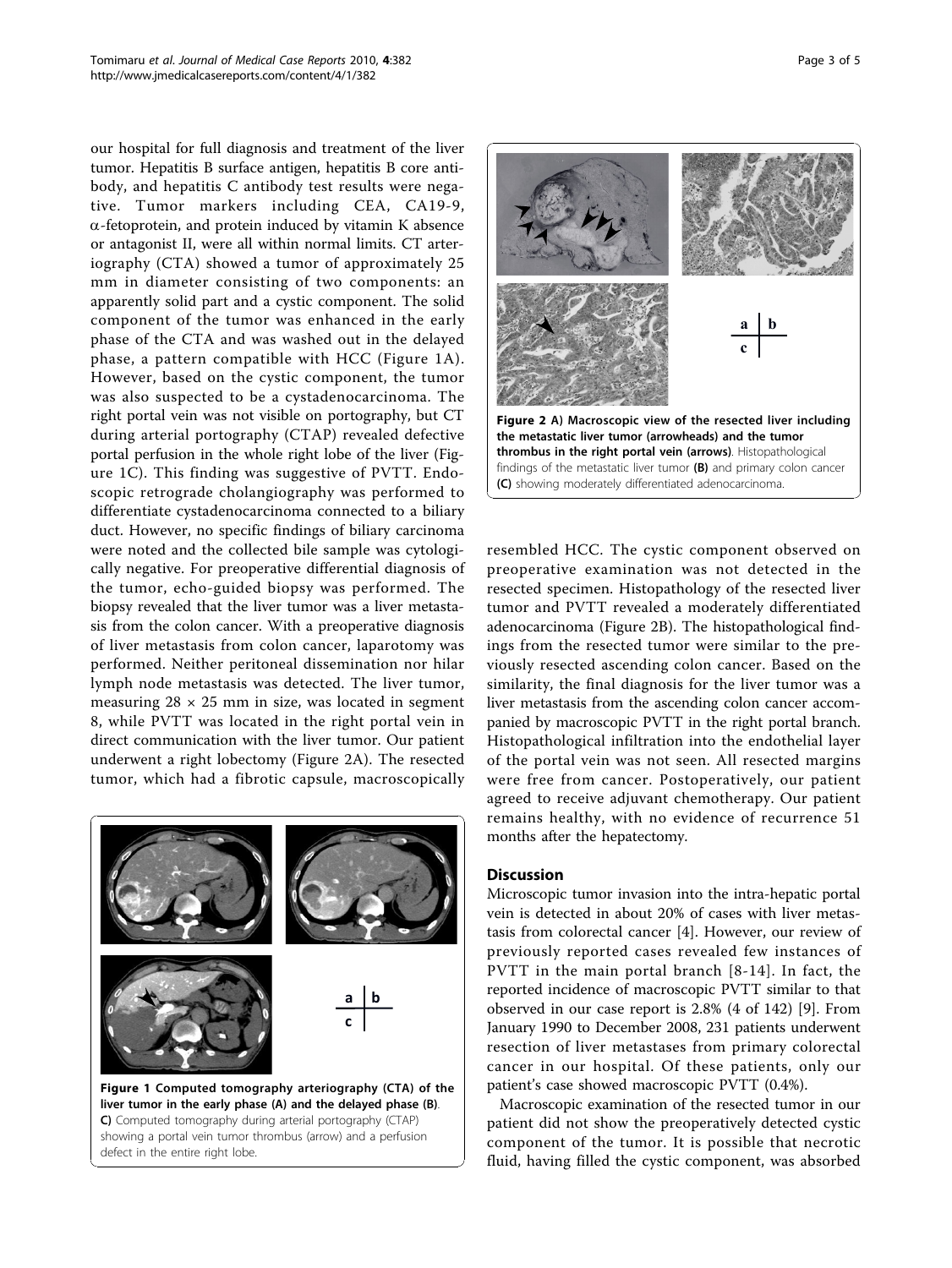<span id="page-3-0"></span>and thus replaced by the tumor before removal. The resected liver tumor and PVTT macroscopically resembled HCC, which commonly develops tumor thrombi and expansive growth in the portal vein and in the hepatic vein [[17\]](#page-4-0). The capsule formation of HCC is possibly the result of mechanical compression or high inner pressure from the expansive tumor growth, thus it is also feasible that tumor thrombi might extend into the portal vein via a pressure gradient mechanism [[18](#page-4-0)]. In contrast, liver metastases from colorectal cancer are generally less commonly surrounded by a capsule compared to HCC, with one study detecting encapsulated liver metastases from colorectal cancer in only 20% of cases [[19\]](#page-4-0). The resected tumor in our patient, which was encapsulated, also resembled HCC in this point of the capsule formation. This resemblance to HCC may suggest that the PVTT in this case might have also expanded into the portal vein through a pressure gradient mechanism, as in HCC.

Table [1](#page-1-0) summarizes 15 reported cases of liver metastasis from colorectal cancer with macroscopic PVTT, including our patient. No specific clinical features typified patients with colorectal liver metastasis and PVTT with respect to age, gender, or the primary tumor site. With regard to the stage of the primary colorectal cancer, all the primary colorectal lesions recorded were divided into T3 or T4 according to the TNM classification [\[15](#page-4-0)], and lymph node metastasis was found in most of the cases (12 of 14, 86%). In 12 of the 15 cases (80%), liver metastasis was accompanied by PVTT, and the liver tumor was relatively large  $(60 \pm 37 \text{ mm})$ ; range, 25 to 145 mm). PVTT was found metachronously in 12 patients, and synchronously with the primary tumor in the remaining three patients. Although Matsumoto et al. [[14](#page-4-0)] suggested that survival after the operation of PVTT from colorectal cancer might depend on whether the PVTT had developed synchronously or metachronously, this suggestion seems not to be applied to the review in the present study. With regards to the liver tumor, anatomical liver resection was performed in all 15 patients. The one-year, three-year and five-year overall survival rates in the 15 cases after operation for PVTT were 64.3%, 51.4%, and 51.4%, respectively. Since this analysis was performed only in a limited number of patients, specifically successful cases, the analysis did not allow a precise general prognosis to be determined for metastatic liver tumor with PVTT. However, even if the aforementioned success bias was taken into consideration, this outcome seems to be relatively good. In general, anatomical liver resection is not usually employed for colorectal liver metastasis in contrast to HCC [\[20](#page-4-0)-[22\]](#page-4-0). However, considering that colorectal liver metastasis with PVTT is likely to spread along the portal tributaries as in HCC, it may be speculated that

anatomical liver resection, which is suitable for such liver metastasis, contributes to the favorable prognosis for colorectal liver metastasis with PVTT, as suggested by some investigators [\[9](#page-4-0),[10,14\]](#page-4-0). Today, some treatment options for colorectal liver metastasis have been established including surgery, ablation therapy, hepatic arterial infusion chemotherapy, and systemic chemotherapy, but there is no consensus for the treatment for colorectal liver metastasis accompanying PVTT. This successful case is not enough to conclude that surgery is the best treatment option for such liver metastasis, but we suggest at least that macroscopic PVTT is not a contraindication to liver surgery.

## Conclusion

Our patient had a successfully resected liver metastasis from colorectal cancer with macroscopic PVTT. The prognosis of patients with such PVTT remains unclear, but from previous reports it would appear a better prognosis can be expected if the tumor is successfully resected by anatomical liver resection.

#### Consent

Written informed consent was obtained from the patient for publication of this case report and any accompanying images. A copy of the written consent is available for review by the Editor-in-Chief of this journal.

#### Author details

<sup>1</sup>Department of Surgery, Osaka Medical Center for Cancer and Cardiovascular Diseases, Osaka, Japan. <sup>2</sup>Department of Surgery, Graduate School of Medicine, Osaka University, Osaka, Japan. <sup>3</sup> Department of Surgery, Yao Municipal Hospital, Osaka, Japan.

#### Authors' contributions

YT researched the case, reviewed the literature, and was a major contributor to preparation of the manuscript. YS was responsible for the research and review. TY, KG, SN, HE, IM, and MO supported the preparation of the manuscript. HO, MY, OI, and SI prepared the final version of the manuscript. All the authors read and approved the final manuscript.

#### Competing interests

The authors declare that they have no competing interests.

#### Received: 6 April 2010 Accepted: 26 November 2010 Published: 26 November 2010

#### References

- 1. Albacete RA, Matthews MJ, Saini N: [Portal vein thromboses in malignant](http://www.ncbi.nlm.nih.gov/pubmed/4292083?dopt=Abstract) [hepatoma.](http://www.ncbi.nlm.nih.gov/pubmed/4292083?dopt=Abstract) Ann Intern Med 1967, 67:337-348.
- 2. Subramanyam BR, Balthazar EJ, Hilton S, Lefleur RS, Horii SC, Raghavendra BN: [Hepatocellular carcinoma with venous invasion.](http://www.ncbi.nlm.nih.gov/pubmed/6320259?dopt=Abstract) [Sonographic-angiographic correlation.](http://www.ncbi.nlm.nih.gov/pubmed/6320259?dopt=Abstract) Radiology 1984, 150:793-796.
- 3. Liver Cancer Study Group of Japan: [Primary liver cancer in Japan.](http://www.ncbi.nlm.nih.gov/pubmed/2155591?dopt=Abstract) [Clinicopathologic features and results of surgical treatment.](http://www.ncbi.nlm.nih.gov/pubmed/2155591?dopt=Abstract) Ann Surg 1990, 211:277-287.
- 4. Yamamoto J, Sugihara K, Kosuge T, Takayama T, Shimada K, Yamasaki S, Sakamoto M, Hirohashi S: [Pathologic support for limited hepatectomy in](http://www.ncbi.nlm.nih.gov/pubmed/7826164?dopt=Abstract) [the treatment of liver metastases from colorectal cancer.](http://www.ncbi.nlm.nih.gov/pubmed/7826164?dopt=Abstract) Ann Surg 1995, 221:74-78.